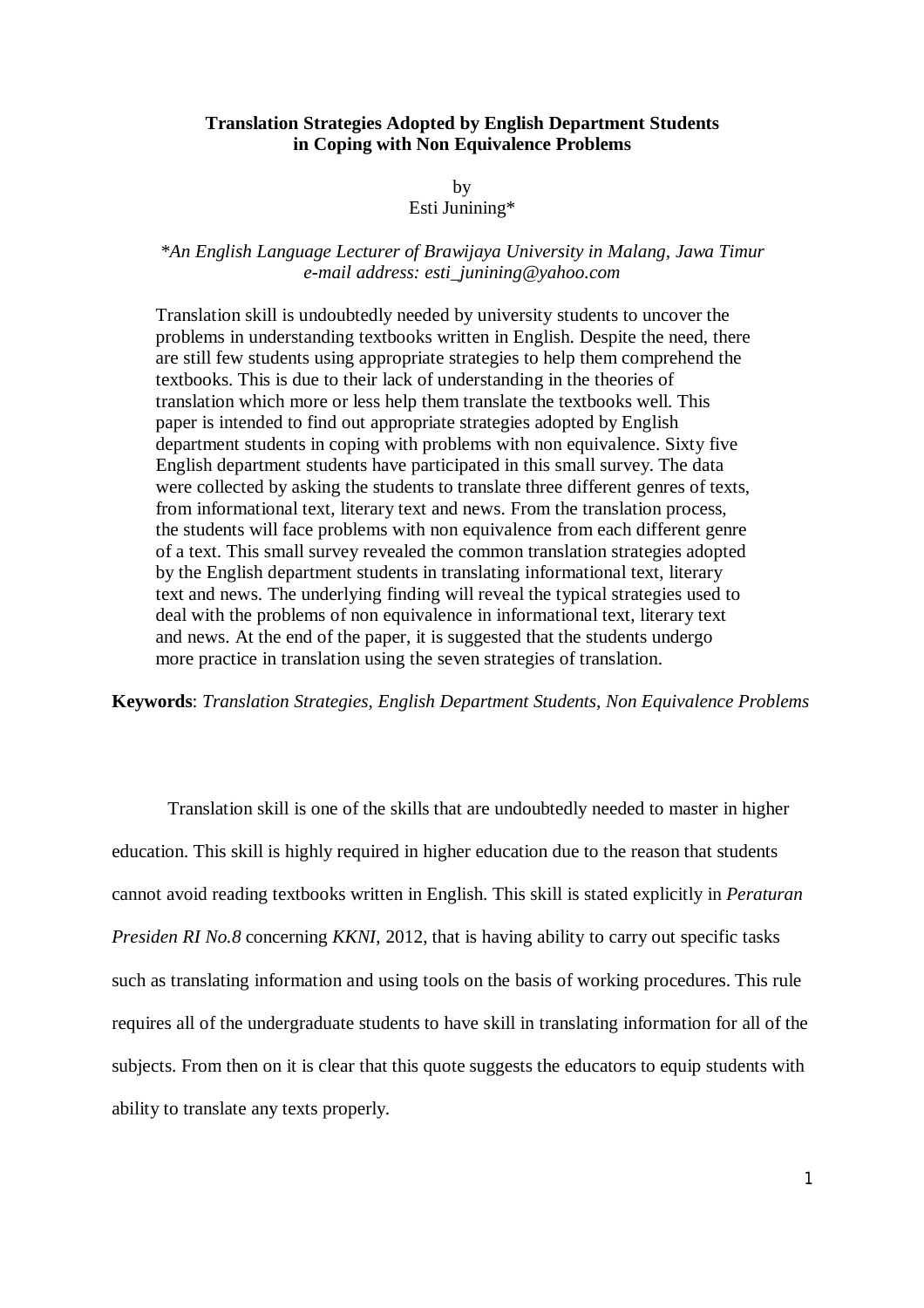One of the benefits of having translation skill is ability to transfer knowledge written in English, especially for non English department students. This requirement can be very demanding due to the limited skills in translation. There are a lot of textbooks written in English and it is compulsorily required for non English department students. In order to comprehend the content, the students prefer to buy the translated version. However, the result of the translated version is still far from being satisfactorily. Many translated books are written with insufficient Indonesian translation (Sutopo, 2009; Rengganis, 2006). There are still a lot of improper meanings stated in the translated texts compared with the original one. This condition is getting worse due to the fact that translation skill is not included in the higher education curriculum (Sari, 2011). There are still a lot of students having insufficient skill in translation resulted in the low human resources (Waluyo, 2014). This phenomenon arouses the writer's intention to conduct a study on equipping the students' skill with translation strategies in order to be able to translate a text with different genres confidently.

Some efforts made by the higher education in general and by UB Faculty of Culture Studies, in particular, equip its graduates with ability to translate any text is done by inserting the courses of Introduction to Translation and Oral Interpretation on course curriculum in the Faculty of Culture Studies. These skills equip students with the basic skills of translation that covers the history, nature, goals, strategies, approaches and ways on how to translate effectively. Translating a set of exercises given in this course is to support and refine the theory that has been given (Handbook S-1, Faculty of Humanities, 2012-2013: 52). This course is given in the sixth semester in which the students have passed all of the compulsory courses covering skills such as receptive skills of reading and listening courses (18 credits) as well as subjects such prolific writing and speaking courses (18 credits). By completing these courses, it is assumed that learners would not have difficulties in understanding the foreign language texts.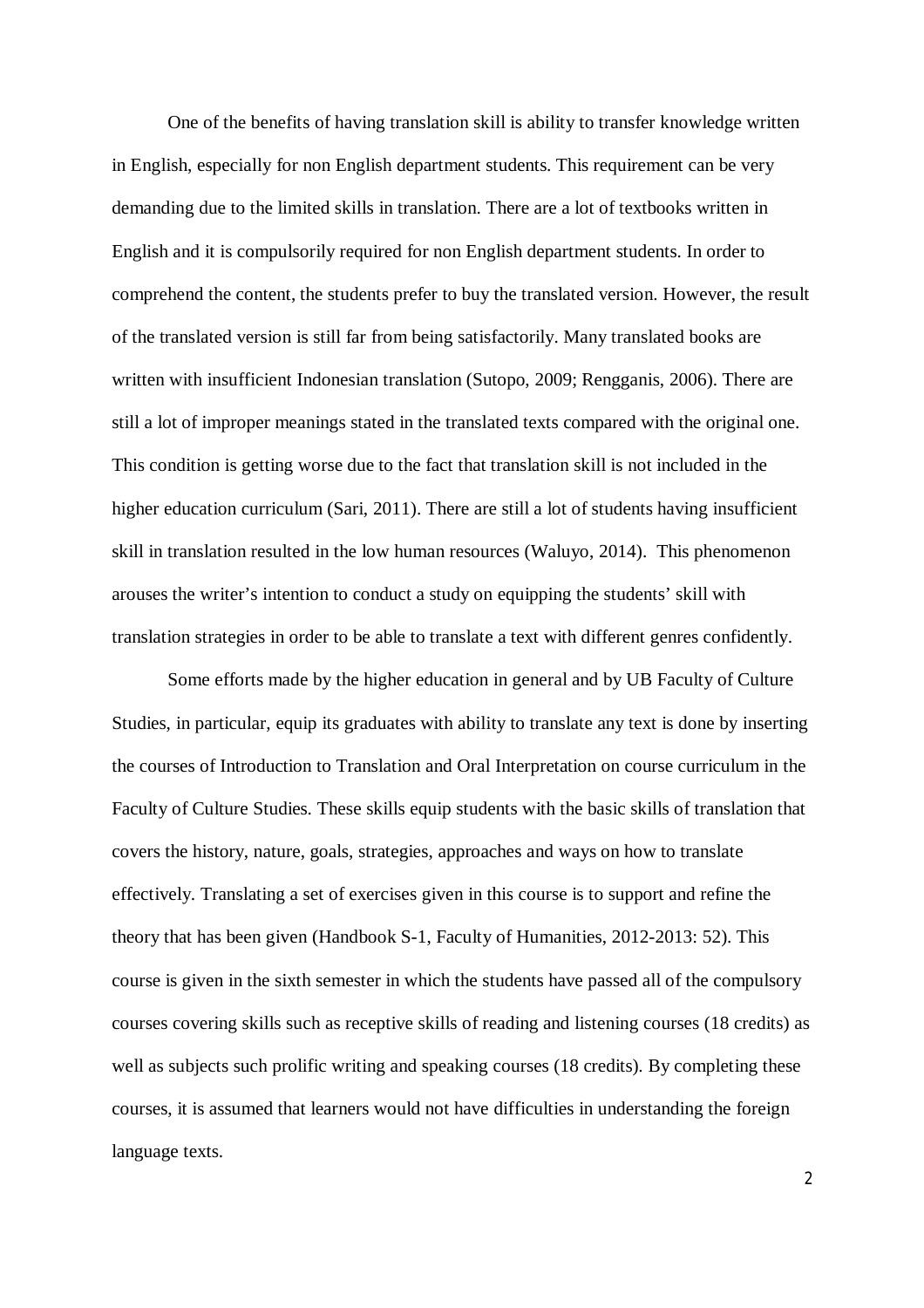With this understanding, the formulation of the problems in this study is as follows:

- 1. What translation strategies are adopted by the English department students in translating the text-based information, literature and news?
- 2. Do the English department students adopt the same strategy in translating texts having different 'genre'?

In translating, Baker (1992) classifies the theory of translation into six namely: 1) Equivalence at word level, 2) Equivalence above word level, 3) Grammatical equivalence, 4) Textual equivalence (Thematic and Informative), 5) Textual equivalence (Cohesion) and 6) the Pragmatic equivalence. Equivalence at word level is translating theory which focuses on the similarity of meaning at the word level. According to Baker (1992), the word is the smallest element of the language component. Translating at this level includes the search for similarities in the meaning at the morpheme level. Prefixes and suffixes that attach to the base word can create different meanings. Therefore, a translator should have a good knowledge of the source language and the target language.

Translation theory at the word level is closely related to lexical meaning. Lexical meaning is divided into three namely 1) the meaning of a proposition versus expressive meaning, 2) the meaning of presupposition, 3) the meaning of evocation. The meaning of a proposition is the meaning that arises from the relationship between words. For example, the word shirt has a proposition as a piece of clothing worn on the upper part of the body. Expressive meaning is a meaning that cannot be declared explicitly whether it is right or wrong, but rather it is associated with a feeling or feeling the speaker so that its meaning depending on the feelings of the speaker. The second is that the meaning of presupposition. Presupposition meaning is the meaning of estimates that is limited by the meaning of the source language. For example, in the UK, the teeth are brushed, however, in Germany and Italy, the teeth were polished. Thus, the meaning of which depends on the geographic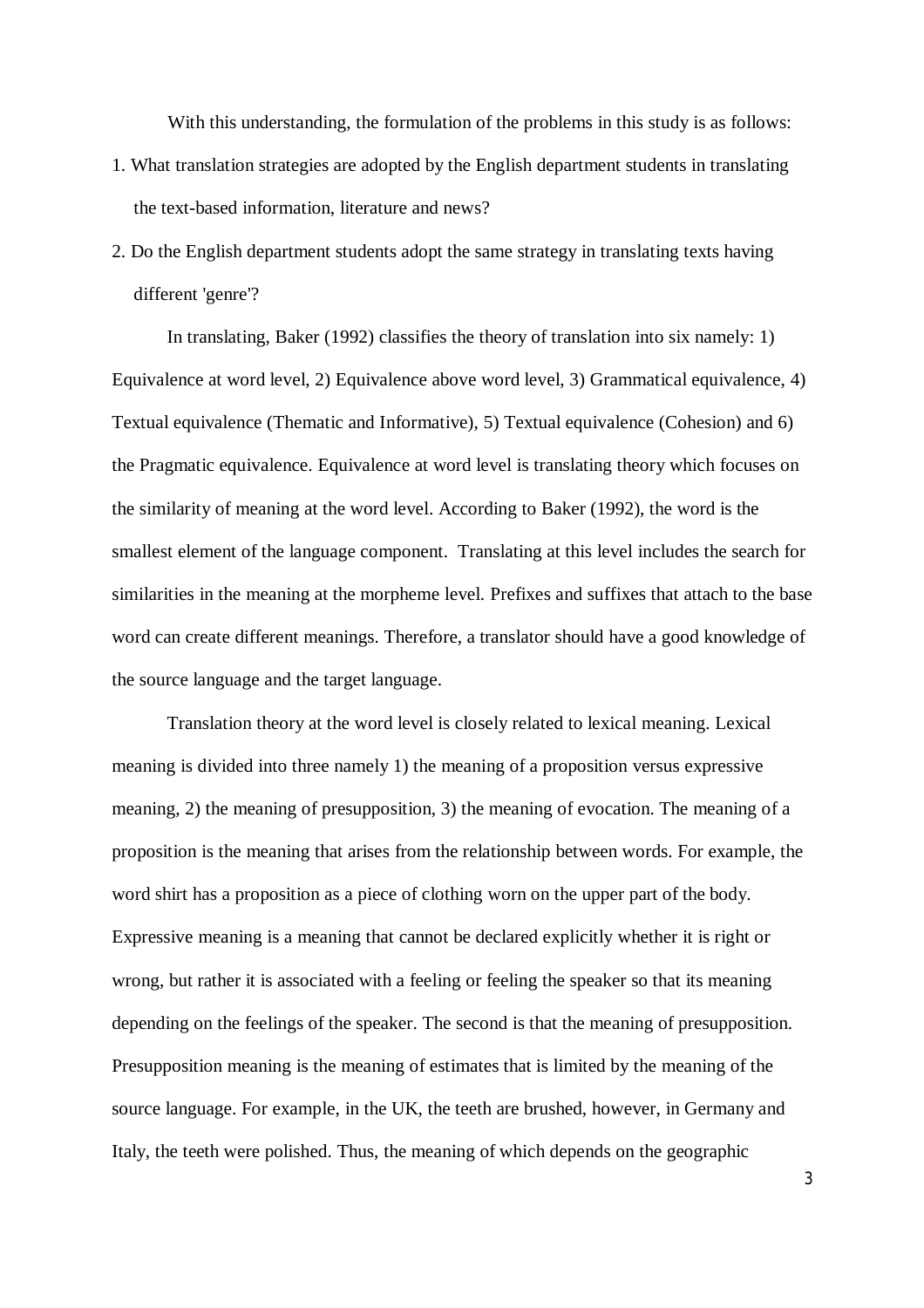location of these languages. Evocation meaning exists from the dialects and registers where the language variation is derived.

Equivalence above word level is seen from a word that has collocation with other words. Like for example, the word "bread" has a close relationship with "butter". Next, the word "law" has a close contact with the word "order". Unlike the equivalence above word level, grammatical equivalence is a theory of language that focuses on the similarities in grammar. Grammar should be transferred from the source language into the target language. This process is absolutely committed not to change the meaning.

Next is a textual equivalence. It uses the concept of functional grammar in which a sentence is divided into two main segments namely a theme and a rhyme as the second segment. Rhyme is a description of the theme as the main objective of a discourse. In translating, textual equivalence theory is used to describe the main topic and supporting sentences.

The last is pragmatic equivalence. Pragmatic is the study of language use. The theory of this language cannot miss from the use of coherence and cohesion in a discourse. To understand the meaning of the real person, pragmatic theory should be considered so that the translation can approach perfection.

Upon reviewing of the problems of translation, further Baker (1992) describes the problems of translation such as 1) Culture-Specific Concepts, 2) The source language concept is not lexicalized in the target language, 3) The source-language word is semantically complex, 4) The source and target language Different make distinctions in meaning, 5) The target language lacks a super ordinate, 6) The target language lacks a specific term (hyponym), 7) Differences in physical or interpersonal perspectives, 8) Differences in expressive meaning, 9) Differences in form, 10) Differences in frequency and purpose of Using specific forms, 11) The use of loan words in the source text.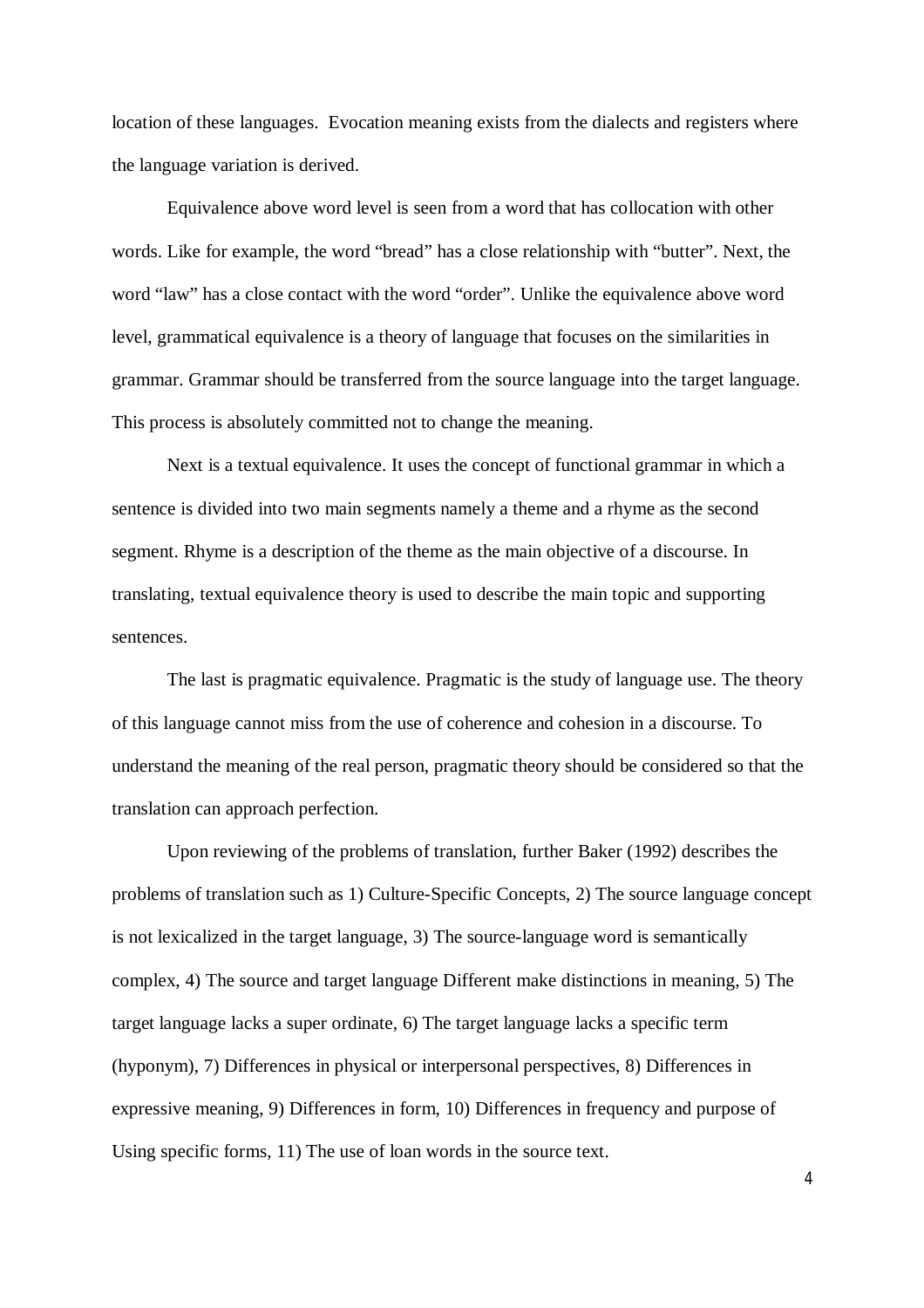Cultural-specific concept of social culture is a difficult concept translated into the target language. For example the word "upacara siraman" in Javanese culture has no equivalent in the target language. Or more celebration "aqiqoh" also has no equivalent in the target language.

The second is the concept that the source language does not have equivalent in the target language. For example the word "cenil", "sawut" names aside from food does not match the target language. The third is the meaning of the source language is too complex semantics in the target language. For example the word "ndangir" meaning mow grass or plants that grow in the gap bullies gap rice, has a complex meaning in the target language.

Next is the source language and the target language have a different meaning. For example, the phrase "it rains" and "rain-hujanan", does not have appropriate equivalence in meaning. Afterward, the problem of the target language lacks a specific term (hyponym). In this case, the target language does not match with the target language. For example, the word "tempat pembuangan akhir" does not have appropriate equivalence in the target language. The next is the differences in physical or interpersonal perspectives. For example, Javanese language has many terms for addressing the word "you" such as *panjenengan, koen, siro, riko, sliramu* and so on. The target language (English) has only one word you to call the second person.

To overcome the problem of non-equivalence in translation as described above, Baker (1992) and Nababan (1999) proposes several translation strategies, among others: 1) Translation by more general word (superordinate), 2) Translation by a more neutral / less expressive word, 3) Translation by cultural substitution, 4) Translation using a loan word or loan word plus explanation, 5) Translation by paraphrasing unrelated words, 6) Translation by omission, and 7) Translation by illustration.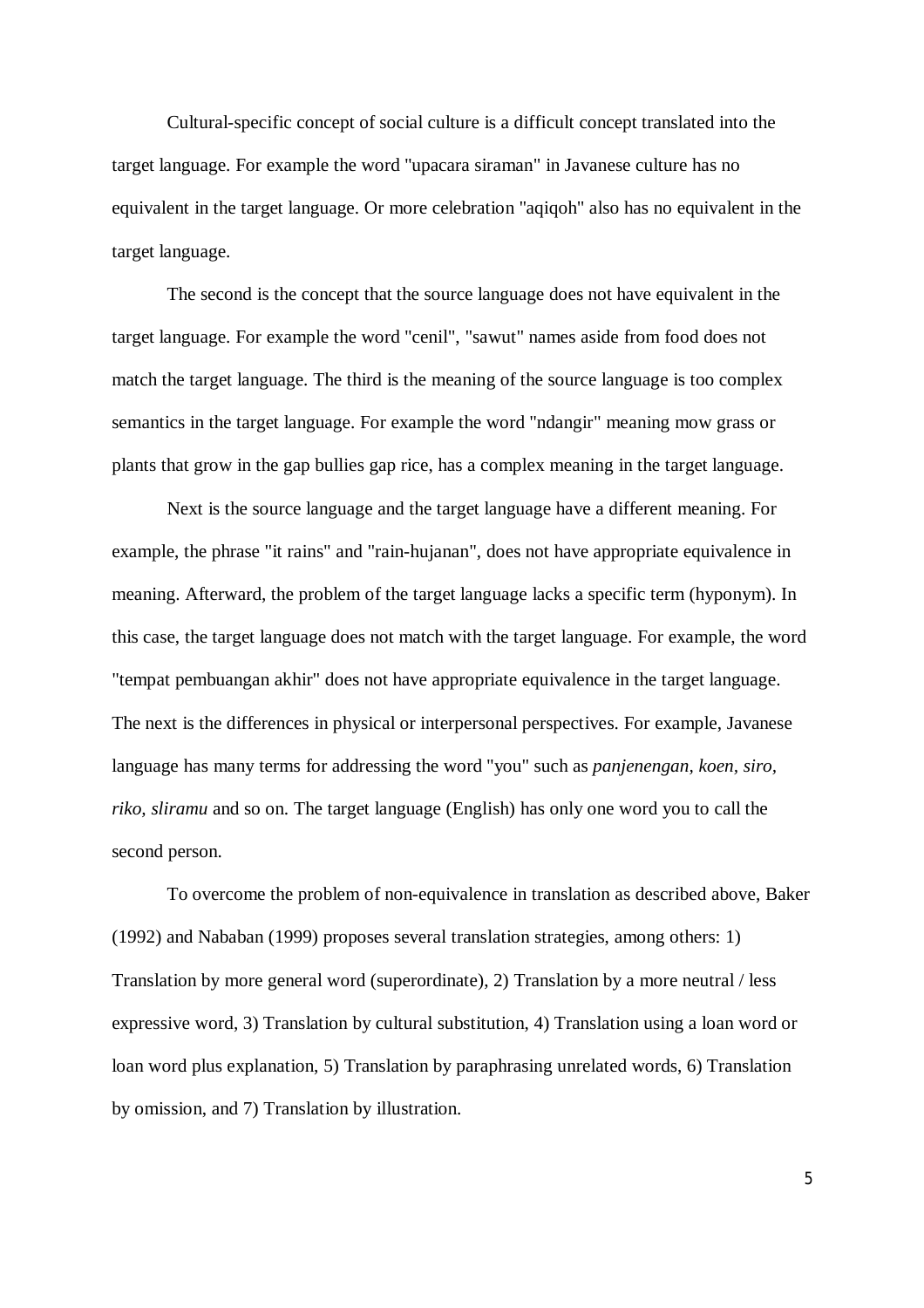Firstly, the translation strategy by translating superordinate is expected to address the problem of non-equivalence for words that are too specific. Secondly, translation by a more neutral / less expressive word is translation strategy that is translating a more neutral word and acceptable equivalent. Next is a translation by cultural substitution, this strategy is used to address the cultural specific terminologies. Furthermore, a translation strategy using a loan word or loan word plus explanation. It is used when the source language has no equivalent word in the target language. Afterward, translation by paraphrasing unrelated words is used when a word in the source language has no exact equivalence in the target language, then the problem can be solved with a translation strategy of making omission. Finally, giving illustration can be adopted when paraphrasing and omitting strategies still could not solve the problem.

### **METHODS**

This study uses a quantitative approach supported by some forms of qualitative data. In collecting the data, the researcher uses content analysis (Ary, 2002), where researchers analyzed the work of translation subjects and investigated the translation strategies adopted by the respondents.

There were 65 respondents participating in this study. The selection of research subjects is using purposive sampling method in which the 65 respondents were from two classes of Introduction to Translation managed by the writer in taking the research data. The two classes are taken from class A (32 respondents) and class B (33 respondents) respectively.

The method of data collection is done in two ways: the first is conducting translation test in which the students were given three short texts consisting of informative texts, literary works and news in English. These three different "genre" of the texts were chosen because they represent the kinds of texts that are commonly taught in the college. Of the three texts,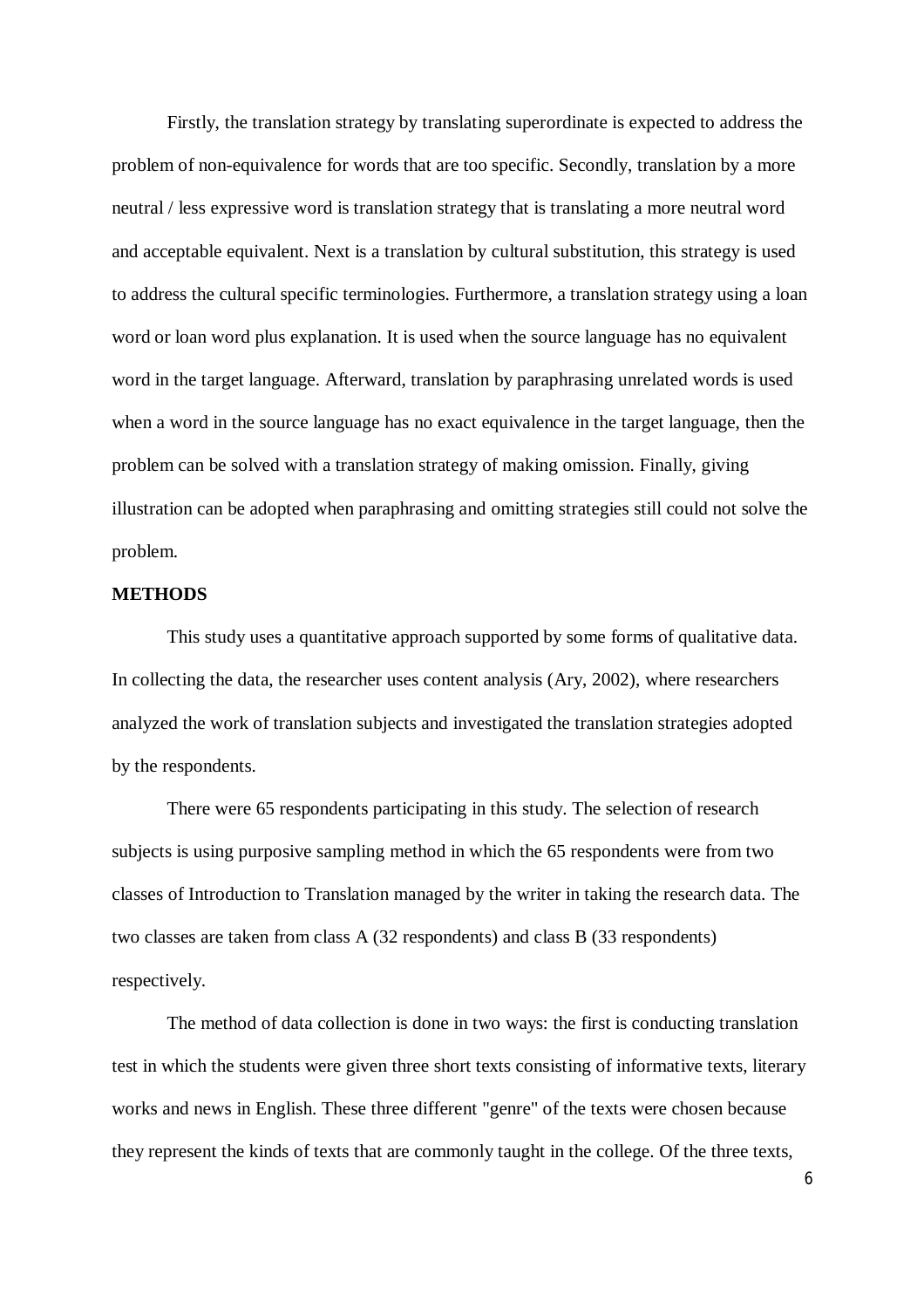the respondents must translate the texts into Indonesian and then make a list of difficulties and choose appropriate strategies adopted in solving these problems. Secondly, the researcher gave questionnaires to find out what strategies the respondents used in solving the problems of non equivalence at three different genres of the text types.

The data analysis was performed by analyzing the contents of the translation done by the respondents. After that analyzing the results of a questionnaire to know the translation strategies used by respondents then mapping the types of texts and strategies used in solving the problems of non equivalence.

#### **FINDINGS AND DISCUSSION**

On the basis of the analysis, there are two primary findings, namely the translation strategies adopted by the English department student and the explanation whether they adopted the same strategies in coping with the non equivalence in translation.

### **Translation Strategies Adopted by the English Department Students**

As what has been discussed previously, this study focuses on the seven translation strategies by Baker (1992), namely 1) Translation by more general word (superordinate), 2) Translation by a more neutral/less expressive word, 3) Translation by cultural substitution, 4) Translation using a loan word or loan word plus explanation, 5) Translation by paraphrasing unrelated words, 6) Translation by omission, and 7) Translation by illustration. Among the seven strategies, the distribution of the students chosen translation strategies are stated in table 1.

From table 1, it can be seen that most of the students adopted translation by more general word (superordinate) 96 out of 252 or around 38 %. Besides using general words, the second strategy is omitting the non equivalent words 46 out of 252 or 18%. The third most adopted strategy is translation by a more neutral/less expressive word, 32 out of 252 or about 13%. The fourth most adopted strategy is paraphrasing the unrelated words 28 out of 252 or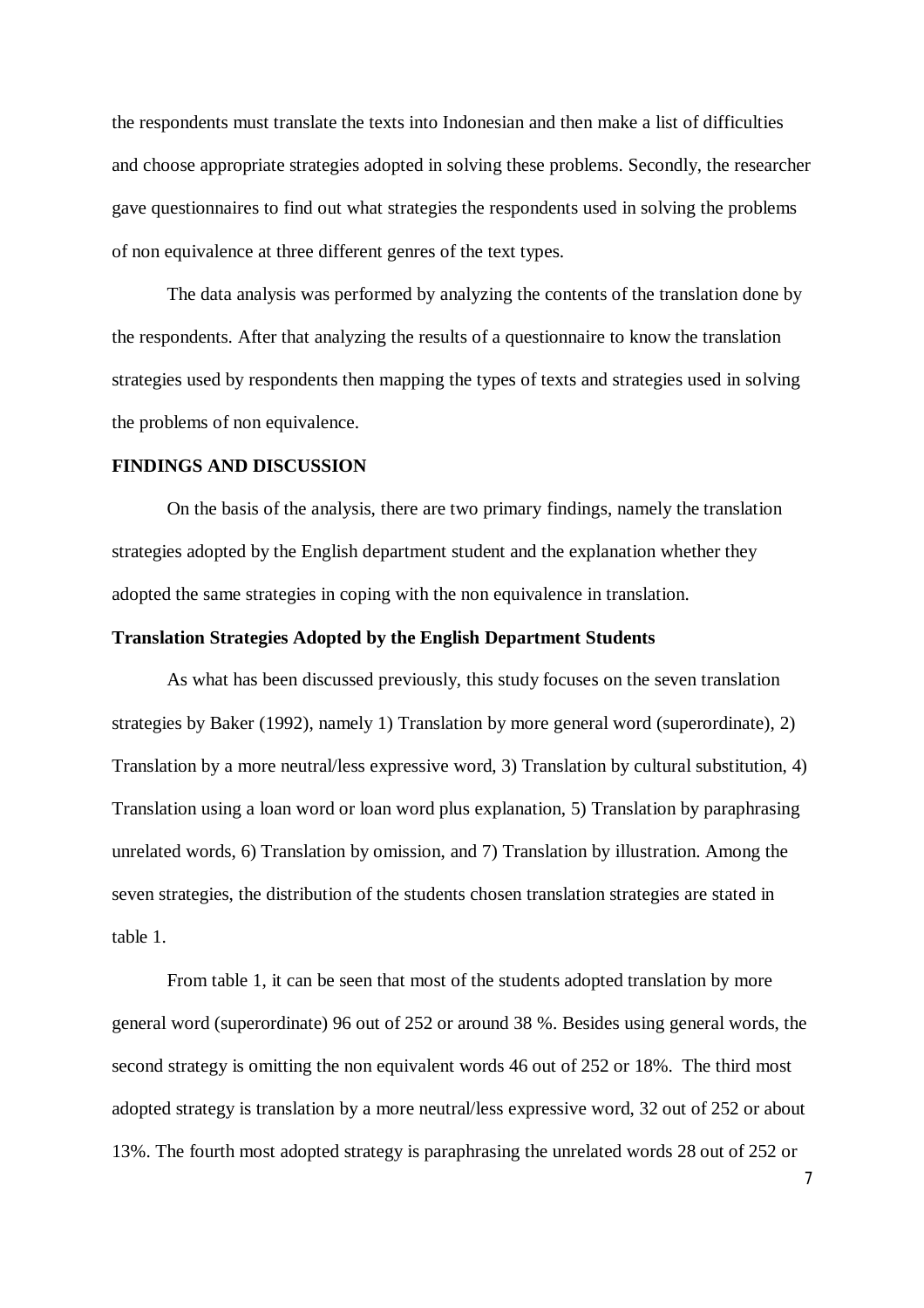around 11%. The fifth most adopted strategy is cultural substitution 20 out of 252 or 8 %. The sixth most strategy is translation using a loan word or loan word plus explanation s17 out of 252 or 7%. Finally, the least adopted strategy is using illustration 13 out of 252 or 5 %.

Solving the problem of non equivalence by translation using more general words is the most preferable translation strategy adopted by the students due to the reason that it is more difficult for the translator to translate using the more specific choice of word, for example, in translating the phrase "juara bertahan". Most of the respondents translate it by "defendable winner", whereas there is more appropriate phrase describing the non equivalence such as "the title holder", which is really uncommon.

|                               | <b>Genre of the Texts</b> |               |          |               |                |      |              |               |
|-------------------------------|---------------------------|---------------|----------|---------------|----------------|------|--------------|---------------|
|                               | <b>Informative</b>        |               | Literary |               | <b>News</b>    |      | <b>Total</b> | <b>Total</b>  |
| <b>Translation Strategies</b> | Raw                       | $\frac{0}{0}$ | Raw      | $\frac{0}{0}$ | Raw            | $\%$ | Raw          |               |
|                               | scores                    |               | scores   |               | scores         |      | scores       | $\frac{0}{0}$ |
|                               |                           |               |          |               |                |      |              |               |
| Translation by more           |                           |               |          |               |                |      |              |               |
| general word                  | 40                        | 52            | 17       | 19            | 39             | 45   | 96           | 38            |
| (superordinate)               |                           |               |          |               |                |      |              |               |
| Translation by a more         |                           |               |          |               |                |      |              |               |
| neutral/less expressive       | 6                         | 9             | 16       | 18            | 10             | 12   | 32           | 13            |
| word                          |                           |               |          |               |                |      |              |               |
| Translation by cultural       |                           |               |          |               |                | 5    |              |               |
| substitution                  | 1                         | 1             | 15       | 17            | $\overline{4}$ |      | 20           | 8             |
| Translation using a loan      |                           |               |          |               |                |      |              |               |
| word or loan word plus        | 8                         | 10            | 3        | 3             | 6              | 7    | 17           | 7             |
| explanation                   |                           |               |          |               |                |      |              |               |
| Translation by                |                           |               |          |               |                |      |              |               |
| paraphrasing unrelated        | 8                         | 10            | 14       | 16            | 6              | 7    | 28           | 11            |
| words                         |                           |               |          |               |                |      |              |               |
| Translation by omission       | 13                        | 17            | 15       | 17            | 18             | 21   | 46           | 18            |
| Translation by                | 1                         | 1             | 9        | 10            | 3              | 3    | 13           | 5             |
| illustration                  |                           |               |          |               |                |      |              |               |
| <b>Total</b>                  | 77                        | 100           | 89       | 100           | 86             | 100  | 252          | 100           |

**Table 1. Distribution of the Translation Strategies Adopted by English Department Students**

#### **Translation Strategies Used in Informational Texts**

On the basis of the data collected, most of the students adopted more general words (52%) to solve the problem of non equivalence in informational text. It was followed by omitting the non equivalent words (17%), using loan words with explanation (10%) and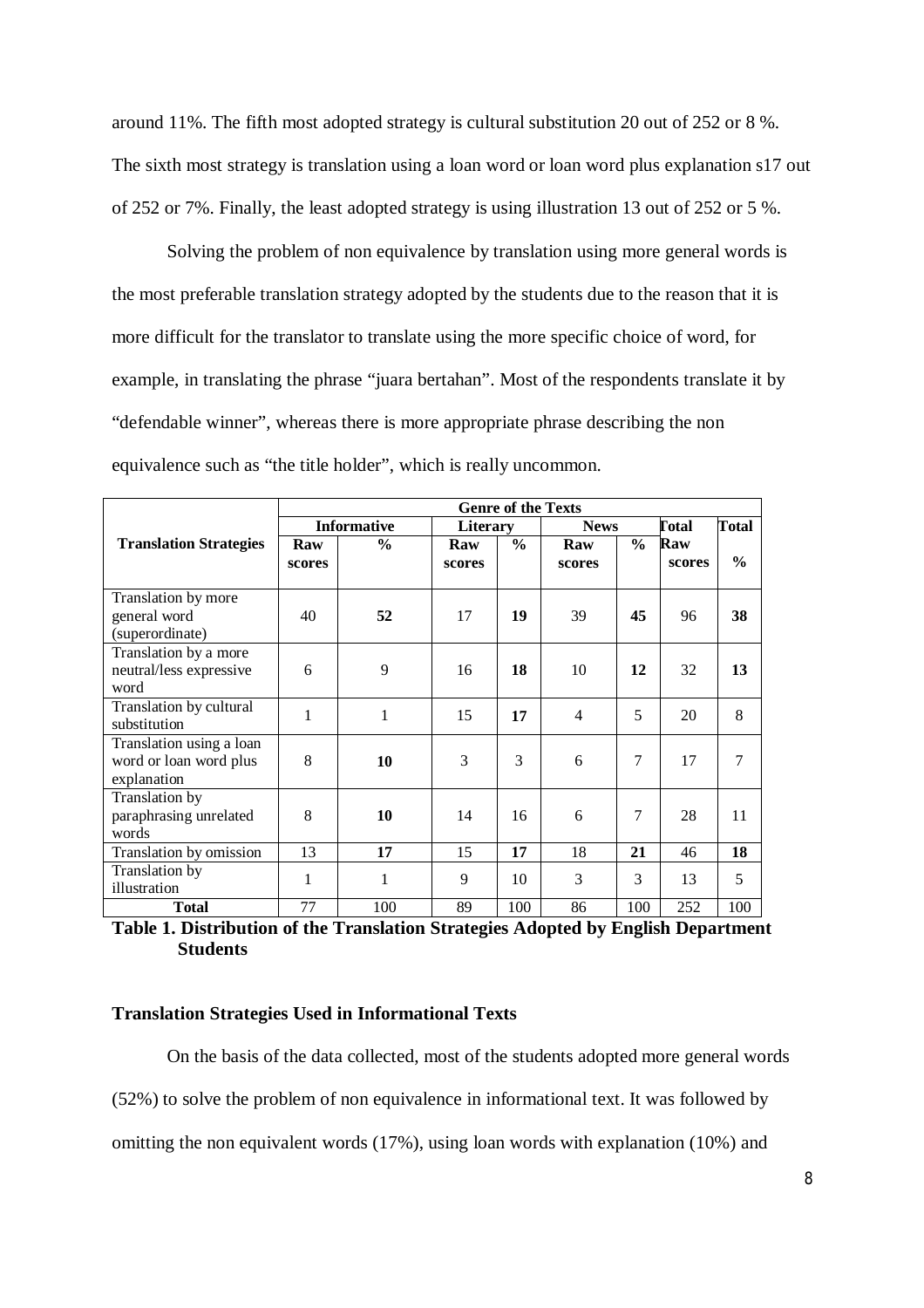paraphrasing the difficult words (10%). Translation using more general words is preferable due to the reason that it is easier strategy compared with the others.

#### **Translation Strategies Used in LiteraryTexts**

The same as informational text, the students mostly adopted more general words in translating non equivalence in literary text. For example, in translating the phrase "keras kepala" , they prefer to use "naughty" instead of "stubborn". The word "naughty" is more general than the word "stubborn" although in terms of accuracy, the word "stubborn" is more accurate than "naughty".

#### **Translation Strategies Used in News**

Similar to both informational and literary texts, in news, most of the students (45%) adopted more general words to solve the problem of non equivalence. The think that translation using more general words is easier to understand compared with the others like omission which is becoming risky to change the original meaning of the source language.

In general, most of the respondents prefer to translate using more general words instead of omission, using loan words with explanation, paraphrasing, using more neutral or less expressive meaning, cultural substitution and illustration.

#### **CONCLUSIONS AND SUGGESTIONS**

On the basis of the previous findings, it can be concluded that translation using more general words is the most preferable translation strategy adopted by the students in solving the problems of non equivalence. One of the benefit of applying this strategy is that it is easier to translate without changing the meaning too much. In coping with different genre of the text, using more general expression is still becoming the choice. No matter whether it is informational texts, literary texts or news, translation using more general words is still easier and more practical compared with the others.